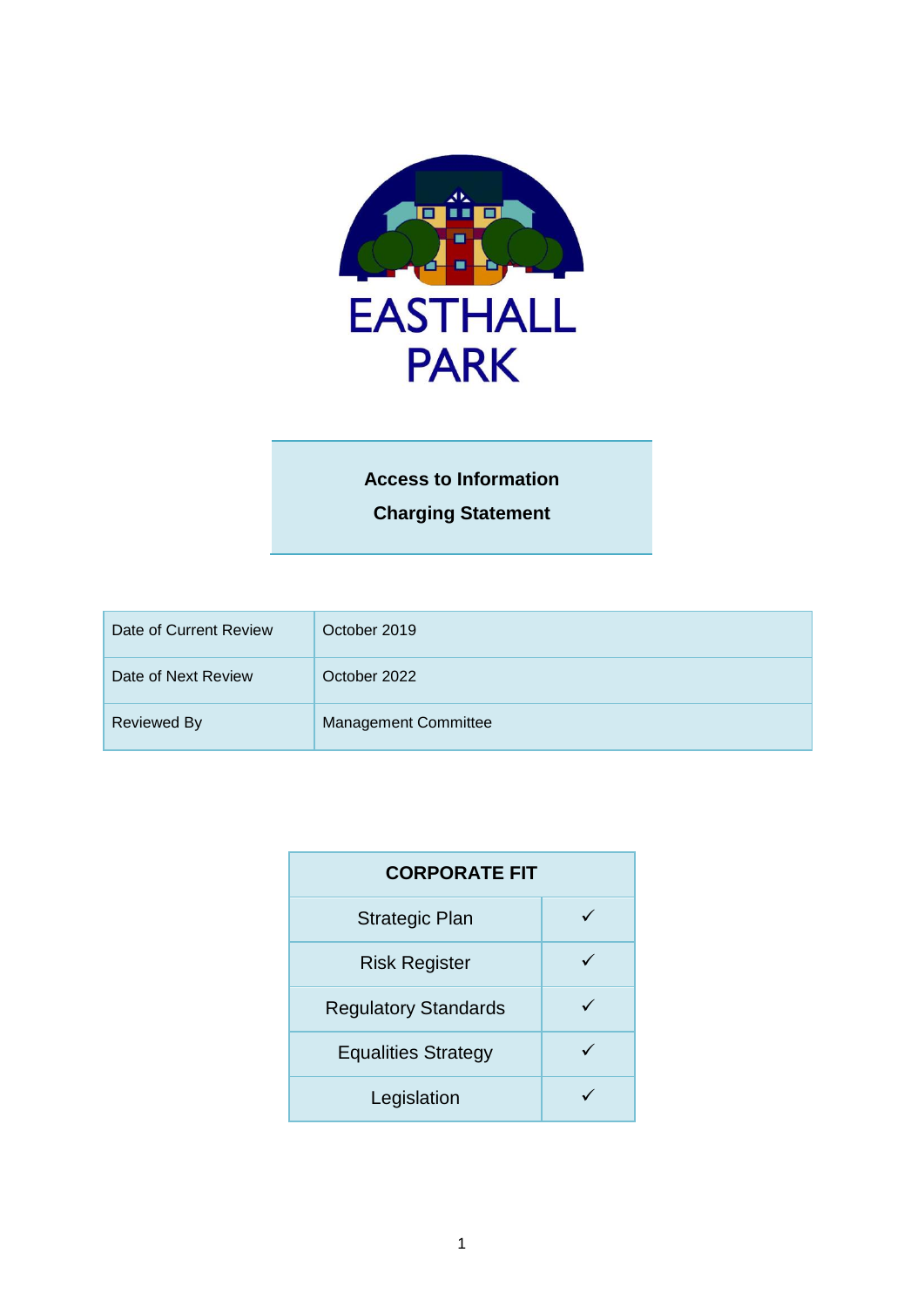

## **ACCESS TO INFORMATION CHARGING STATEMENT**

#### **Introduction**

The Freedom of Information (Scotland) Act 2002 (FOISA) and the Environmental Information (Scotland) Regulations 2004 (EISRs) provide for a right of access to information held by the Co-operative.

FOISA and the EISRs permit the Co-operative to charge a fee to applicants for providing access to information on request. If the Co-operative wishes to charge a fee for access to information that it holds, it must publish the fees in advance of charging them.

The purpose of this Statement is to set out the Co-operative's approach to charging fees and how the level of the fees will be determined for requests for access to information under FOISA and requests for access to environmental information under the EISRs.

This Statement is divided into two sections. The first section sets out the fees for access to published information. The second section sets out the fees for access to unpublished information.

#### **Access to information published by the Co-operative**

This is information which the Co-operative publishes through its publication scheme available on our website at [www.easthallpark.org.uk.](http://www.easthallpark.org.uk/)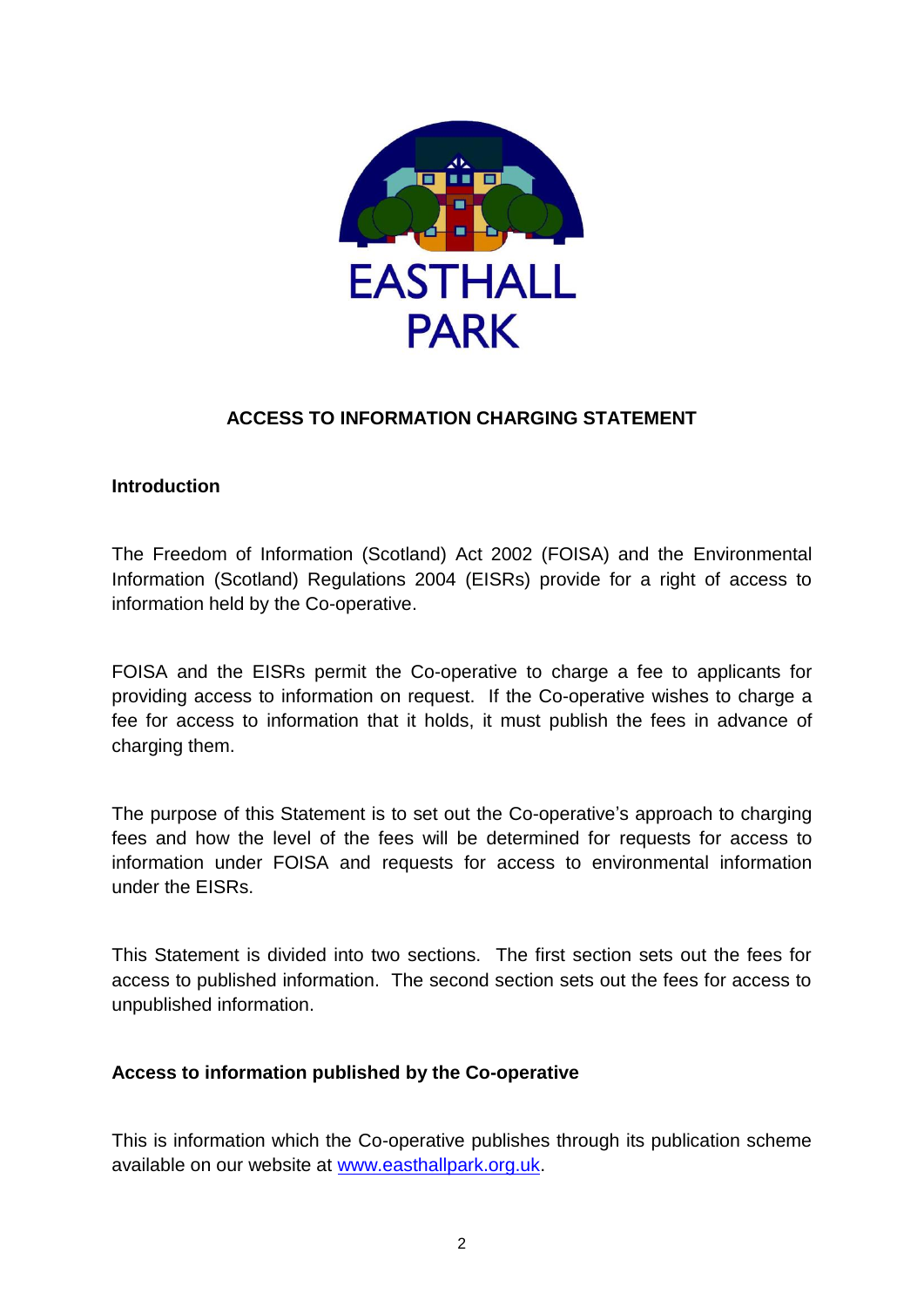All information available on the Co-operative's website can be downloaded free of charge.

If an applicant would like the Co-operative to print information from its website or print other published information that is not yet on the Co-operative's website, then the Co-operative may charge the applicant a fee for providing this information, but it will not charge more than it actually costs the Co-operative to print and send the information to the applicant.

The fees imposed by the Co-operative are as follows:

| Photocopying/computer<br>print-outs | 10p per black and white A4 page.                                                                                                                            |
|-------------------------------------|-------------------------------------------------------------------------------------------------------------------------------------------------------------|
|                                     | 20p per black and white A3 page.                                                                                                                            |
|                                     | 20p per colour A4 page.                                                                                                                                     |
|                                     | 40p per colour A3 page.                                                                                                                                     |
|                                     | Specialist copying or print-outs will be charged<br>at cost to the Co-operative.                                                                            |
| Electronic format                   | CD-ROM: 50p per disc.                                                                                                                                       |
|                                     | Memory stick: from £4.99 to £19.99, depending<br>on the amount of information. A £4.99 memory<br>stick is likely to be sufficient in most<br>circumstances. |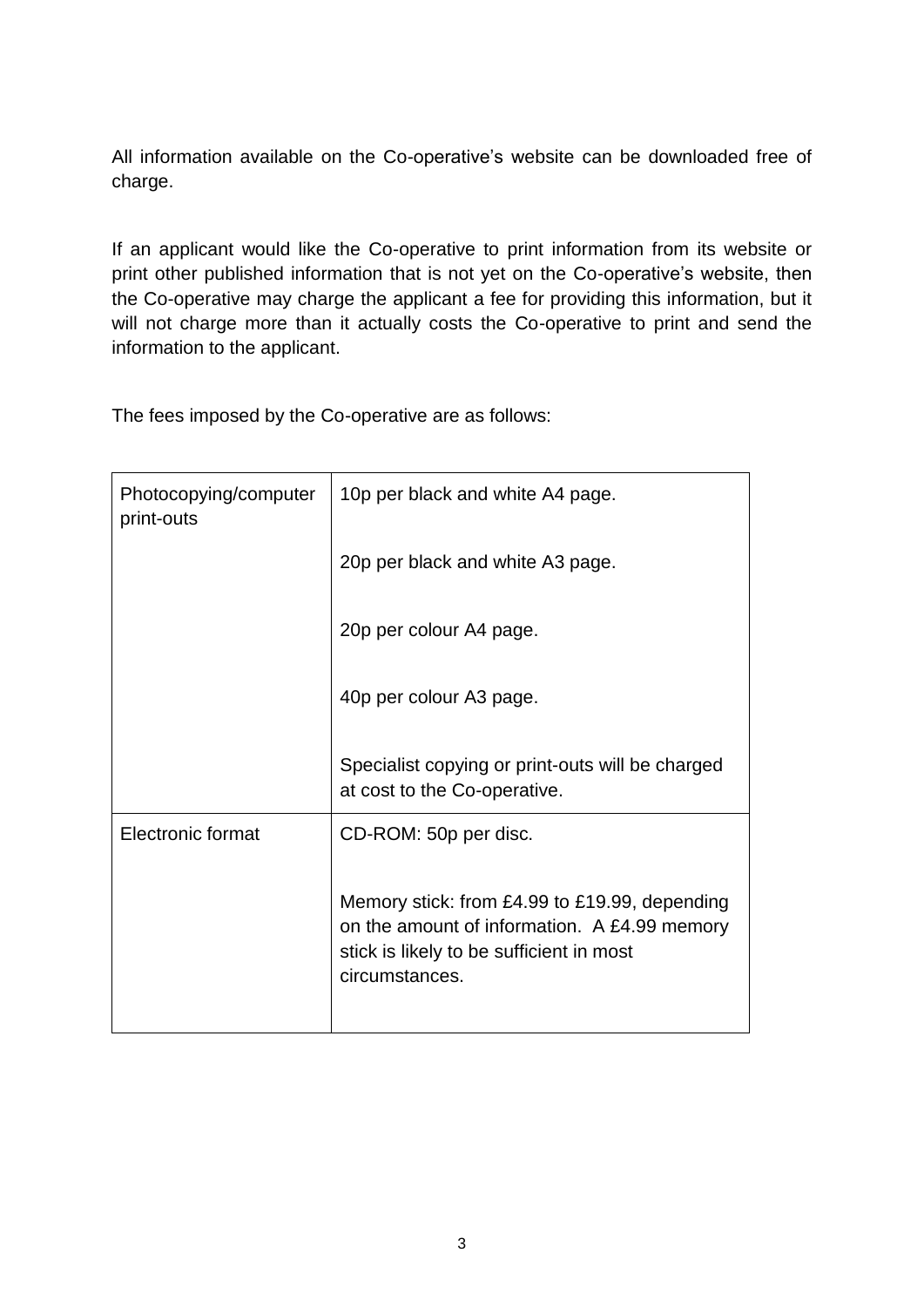| Postage and packaging    | Recharged by the Co-operative to the applicant<br>at the cost of sending the information to the<br>applicant by First Class Royal Mail. |
|--------------------------|-----------------------------------------------------------------------------------------------------------------------------------------|
|                          | Packaging to be recharged at cost to the Co-<br>operative.                                                                              |
| Pre-printed publications | Cost to the Co-operative to have the publication<br>printed (on a per copy basis).                                                      |

## **Access to unpublished information**

This is information which the Co-operative does not routinely publish, but to which access can be obtained by submitting a request under FOISA or the EISRs to the Co-operative.

Information about how to make a FOISA or EISRs request to the Co-operative is available on the Co-operative's website at: [www.easthallpark.org.uk.](http://www.easthallpark.org.uk/)

The Co-operative's approach to charging fees here depends on whether the information requested is non-environmental or environmental information. If the information requested consists of both non-environmental and environmental information, the Co-operative will apply the respective charging regime to the individual parts of the request, where possible.

## **1. Charging fees for access to non-environmental information**

The fee to be charged to the applicant will be calculated on the basis of the actual direct and indirect costs to the Co-operative of locating, retrieving and providing the information.

The Co-operative will charge the staff time spent to locate and retrieve the information and for providing it to the applicant, with staff time being charged at up to £15 per hour per member of staff.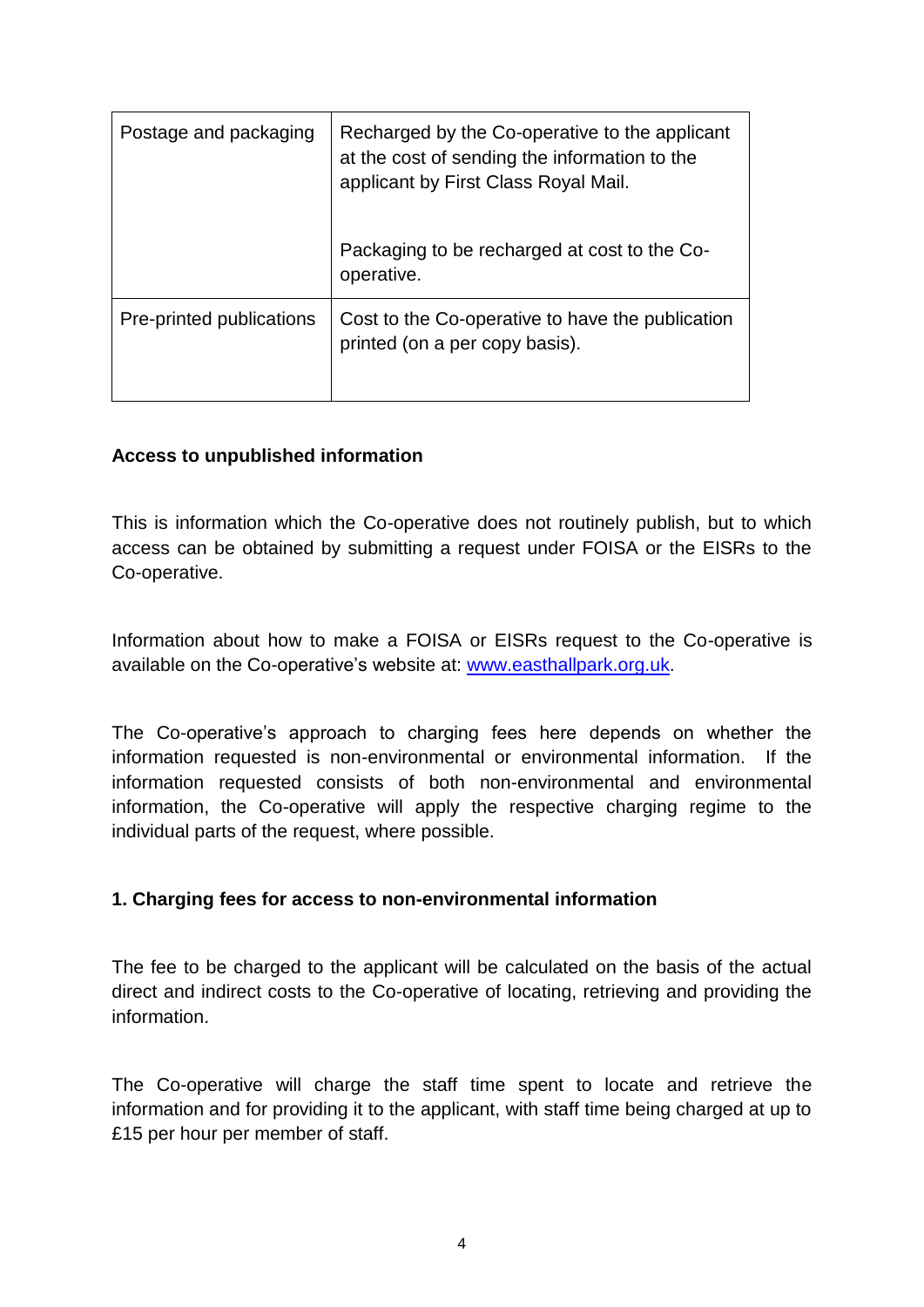Staff time spent determining whether the requested information is in fact held by the Co-operative or is subject to one or more of the exemptions contained within FOISA and should be redacted will not be charged to the applicant. The time spent redacting information will, however, be charged once the decision has been taken on whether or not the information can be disclosed. The Co-operative will not charge for staff time spent dealing with a request if the Co-operative does not hold the information which the applicant has requested.

The fee to be charged to the applicant will also include any costs related to putting the information into a particular format, for example, providing a summary of information where the applicant requests this.

The Co-operative may charge for photocopying, postage, packaging and providing the information on portable storage devices or other media in accordance with the fees set out in the table under "Access to information published by the Co-operative", above.

Once the total costs to the Co-operative of locating, retrieving and providing the information to the applicant have been calculated, the fee to be charged to the applicant will be calculated as follows:

| <b>Total costs</b>    | Fee to be charged to applicant                                               |
|-----------------------|------------------------------------------------------------------------------|
| Less than £100        | Zero.                                                                        |
| Between £100 and £600 | 10% of total costs.                                                          |
| Above £600            | 10% of total costs up to £600 and additional<br>costs to be charged in full. |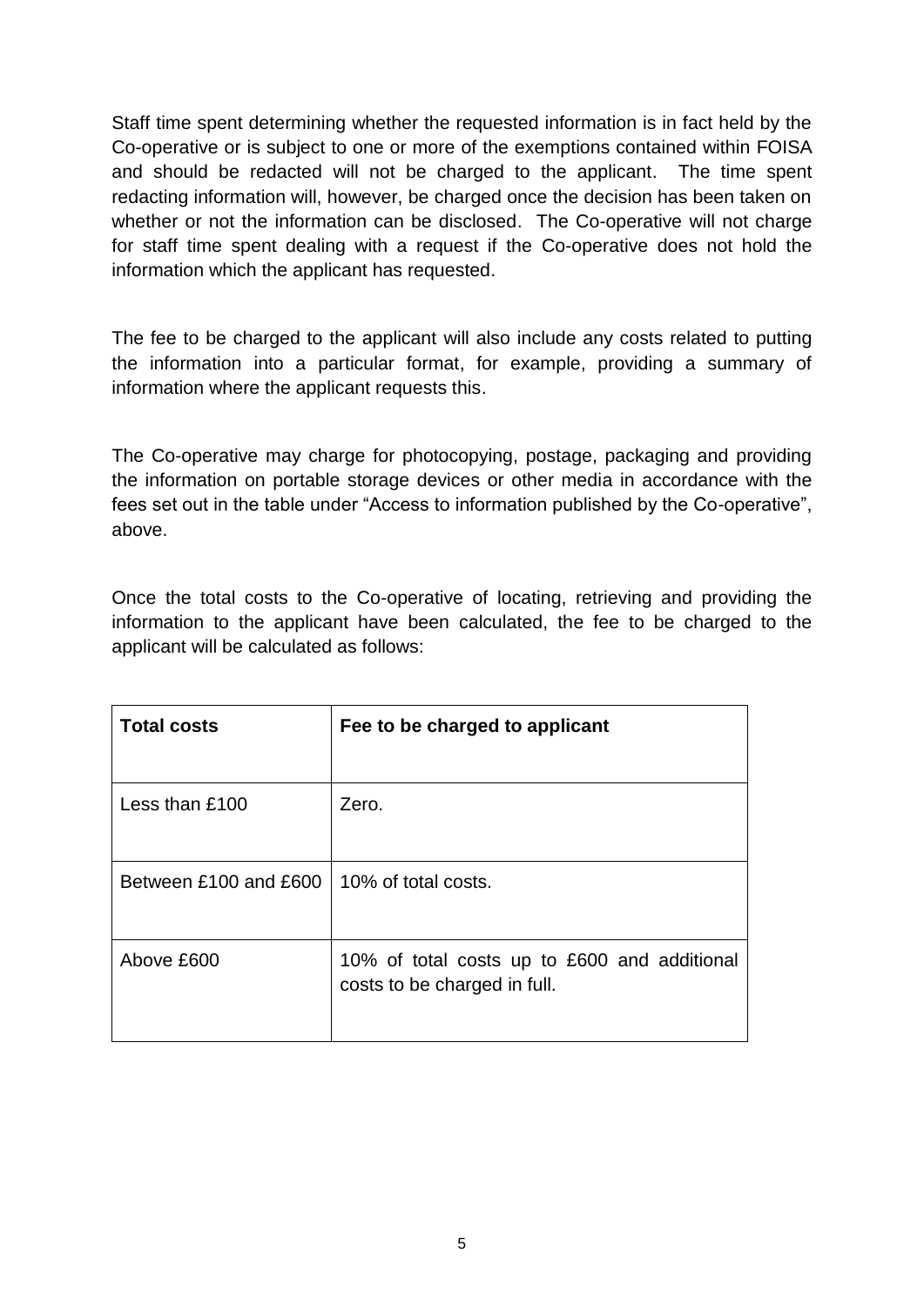#### **2. Charging fees for access to environmental information**

The Co-operative will charge a "reasonable" fee for providing access to environmental information based on the actual costs of locating, retrieving and providing the environmental information to the applicant.

Staff time will be charged based on the actual hourly cost to the Co-operative of employing the member(s) of staff in question for the time spent (including the Cooperative's national insurance and pension contributions in relation to the relevant member(s) of staff). To reduce the costs and the fee for the applicant, the Cooperative will use the lowest grade member(s) of staff available to locate, retrieve and assemble the environmental information, but will also ensure that the member(s) of staff are of an appropriate grade, and have the requisite skills and knowledge, to be dealing with the environmental information in question.

Staff time spent determining whether the requested environmental information is in fact held by the Co-operative or is subject to one or more of the exceptions contained within the EISRs and should be redacted will not be charged to the applicant. The time spent redacting environmental information will, however, be charged once the decision has been taken on whether or not the environmental information can be disclosed. The Co-operative will not charge for staff time spent dealing with a request if the Co-operative does not hold the environmental information which the applicant has requested. If environmental information is provided in electronic format, the Co-operative may charge for the staff time it takes to scan the information into this format.

The fee will also include any costs related to putting the environmental information into a particular format (including costs associated with redacting). The Co-operative may charge for photocopying, postage, packaging and providing the environmental information on portable storage devices or other media in accordance with the fees set out in the table under "Access to information published by the Co-operative", above.

The Co-operative will not charge a fee for allowing access to environmental information contained within public registers or lists of environmental information maintained by the Co-operative from time to time. The Co-operative will not also charge a fee for providing the environmental information where the applicant views the information at the Co-operative's office, but the Co-operative will charge the applicant a fee for locating and retrieving the environmental information in such circumstances.